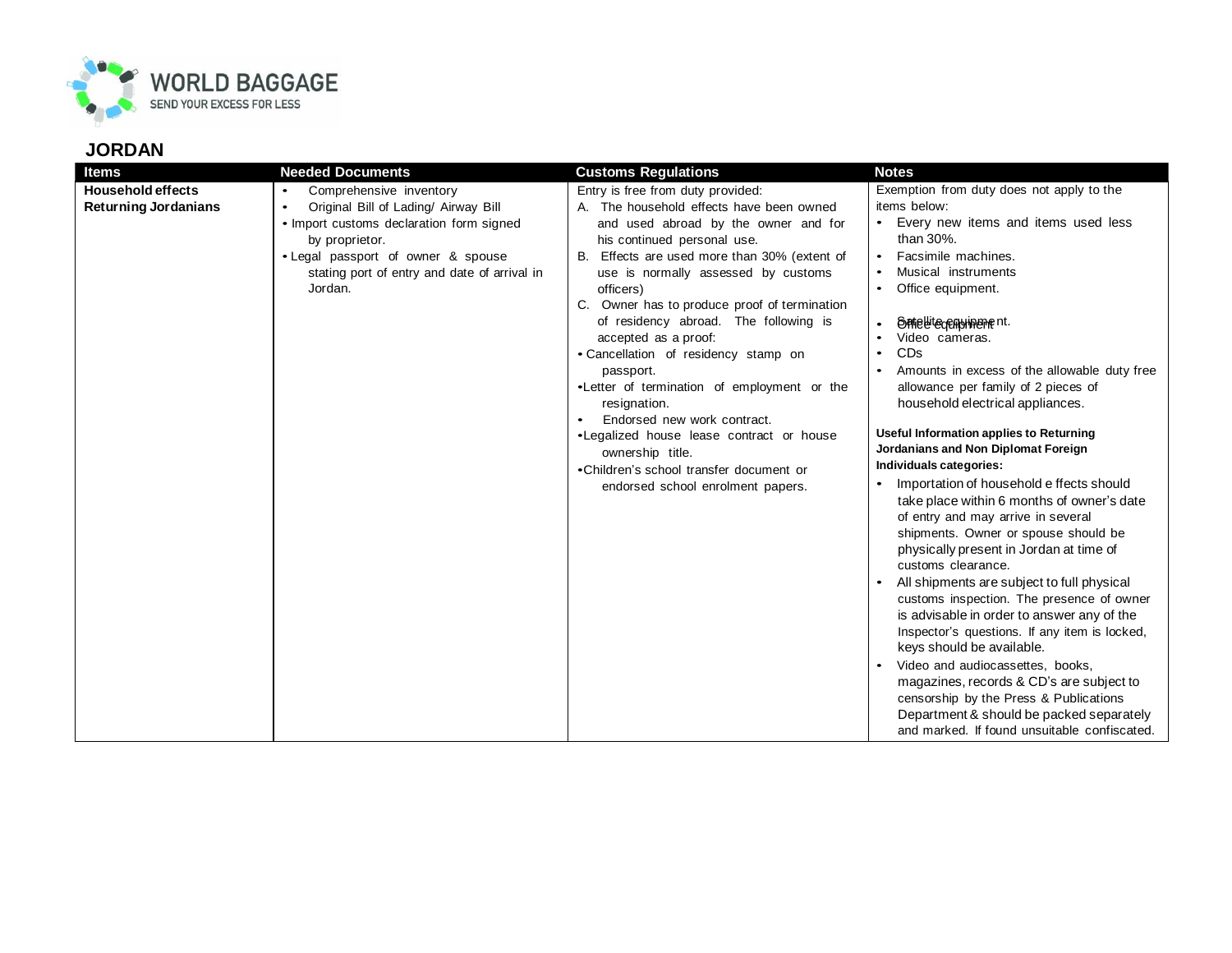

## **JORDAN**

| <b>Items</b>                                | <b>Needed Documents</b>                                                         | <b>Customs Regulations</b>              | <b>Notes</b>                                                                             |
|---------------------------------------------|---------------------------------------------------------------------------------|-----------------------------------------|------------------------------------------------------------------------------------------|
|                                             |                                                                                 |                                         | • Cordless telephones will be removed and                                                |
|                                             |                                                                                 |                                         | Examined by the Telecommunications                                                       |
|                                             |                                                                                 |                                         | Department. If specifications are not within                                             |
|                                             |                                                                                 |                                         | the allowed criteria the telephone will be                                               |
|                                             |                                                                                 |                                         | confiscated or owner has to re-export it at                                              |
|                                             |                                                                                 |                                         | his own expense.                                                                         |
|                                             |                                                                                 |                                         | Satellite equipment needs the approval of                                                |
|                                             |                                                                                 |                                         | Radio & TV Corp. Hence, the                                                              |
|                                             |                                                                                 |                                         | equipment's catalogue should be made                                                     |
|                                             |                                                                                 |                                         | available & removed from the shipment for<br>physical check. As this usually take s some |
|                                             |                                                                                 |                                         | time, a separate customs formality will                                                  |
|                                             |                                                                                 |                                         | have to be made at own owner's cost.                                                     |
| <b>Non Diplomat Foreign</b>                 | SEE Returning Jordanians.                                                       | Entry is free from duty provided:       | Exemption from duty does not apply to the                                                |
| <b>Individual</b>                           |                                                                                 | SEE A & B written above.                | following:                                                                               |
|                                             |                                                                                 | C. Proprietor has to produce:           | For the returning Jordanians:                                                            |
|                                             |                                                                                 | Work permit<br>$\bullet$                | Every new items and items used less than                                                 |
|                                             |                                                                                 | Residence permit                        | $30%$ .                                                                                  |
|                                             |                                                                                 | and any one of the following documents: | Office equipment                                                                         |
|                                             |                                                                                 | •Endorsed house lease contract or house | Facsimile machines                                                                       |
|                                             |                                                                                 | ownership title.                        | Musical instruments                                                                      |
|                                             |                                                                                 | Children's school transfer documents    | Video cameras                                                                            |
|                                             |                                                                                 | • Proof of making a business project in | CD's.                                                                                    |
|                                             |                                                                                 | Jordan.                                 | Satellite equipment                                                                      |
|                                             |                                                                                 |                                         | Amounts in excess of the allowable duty free                                             |
|                                             |                                                                                 |                                         | allowance per family of 1 piece of                                                       |
|                                             |                                                                                 |                                         | household electrical appliances.                                                         |
| Diplomats' Removals & motor   .<br>vehicles | Original Bill of Lading/Airway Bill                                             | Entry is free from duty.                |                                                                                          |
|                                             | Franchise letter. This is acquired by<br>Embassy on behalf of the Diplomat from |                                         |                                                                                          |
|                                             | the Ministry of Finance/Customs through                                         |                                         |                                                                                          |
|                                             | the Ministry of External Affairs.                                               |                                         |                                                                                          |
|                                             | • Import customs declaration form stamped                                       |                                         |                                                                                          |
|                                             | and signed by the Embassy.                                                      |                                         |                                                                                          |